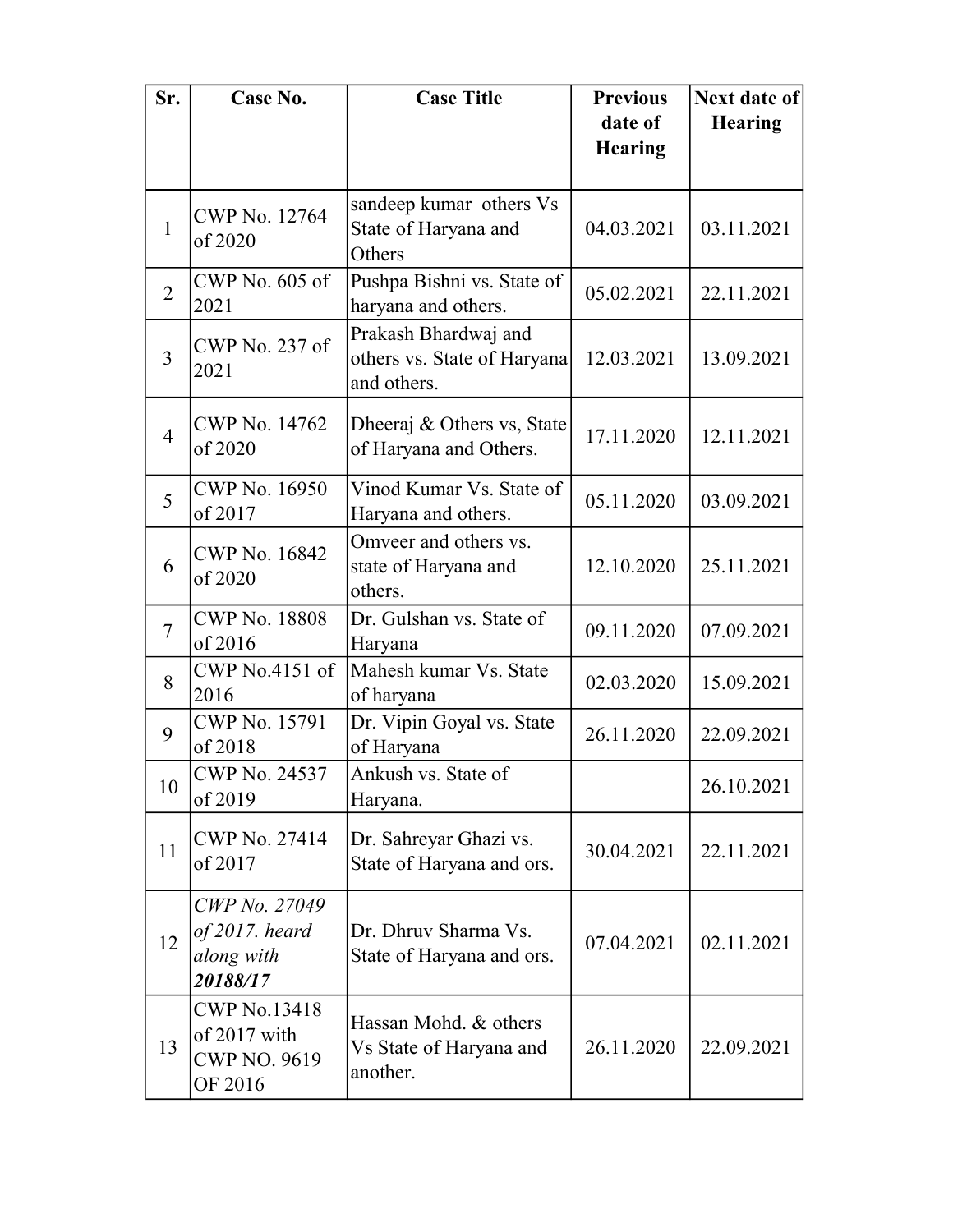| 14 | 2017.                                                                       | CWP No. 3066 of Sabir Hussain V/s State of<br>Haryana.         | 27.04.2021 | 16.11.2021 |
|----|-----------------------------------------------------------------------------|----------------------------------------------------------------|------------|------------|
| 15 | $CWP$ No. 4151 of<br>2016 heard<br>alongwith CWP<br>No. 939 of 2012         | Mahesh Kumar V/s State<br>of Haryana.                          | 18.11.2020 | 15.09.2021 |
| 16 | CWP No.7190 of<br>2017                                                      | Ruchika Vs. state of<br>haryana and ors                        | 27.04.2021 | 16.11.2021 |
| 17 | CWP No. 21562<br>of 2018                                                    | prem parkash Vs. state of<br>haryana and ors                   | 28.08.2020 | 14.10.2021 |
| 18 | CWP No. 10873<br>of 2019                                                    | Sunil Kumar Vs. state of<br>haryana and ors                    | 27.05.2019 | 13.10.2021 |
| 19 | <b>CWP No. 18863</b><br>of 2018 to be<br>heard along with<br>CWP-7946-2018  | Pawan Singh Vs State of<br>haryana and Others                  | 25.03.2021 | 28.09.2021 |
| 20 | <b>CWP No. 22528</b><br>of 2019 heard<br>along with CWP<br>No. 7946 of 2019 | Puja vs. State of Haryana<br>ETC.                              | 25.03.2021 | 28.09.2021 |
| 21 | CWP No.708 of<br>2018                                                       | Dr. Hitesh Chawla V/s<br>State of Haryana.                     | 16.10.2020 | 23.11.2021 |
| 22 | 2015                                                                        | CWP No. 9576 of Ravinder Kumar V/s State<br>of Haryana         | 12.11.2020 | 10.09.2021 |
| 23 | <b>CWP No. 27049</b><br>of 2017.                                            | Dhruy Sharma Vs. State<br>of Haryan & Others.                  | 07.04.2021 | 02.11.2021 |
| 24 | <b>CWP NO. 15128</b><br>of 2017                                             | Babita Ahlawat Vs. State<br>of Haryana and ors.                | 09.09.2020 | 05.10.2021 |
| 25 | 2020                                                                        | CWP NO. 3022 of Tahir Hussain & others vs.<br>State of Haryana | 17.03.2021 | 25.11.2021 |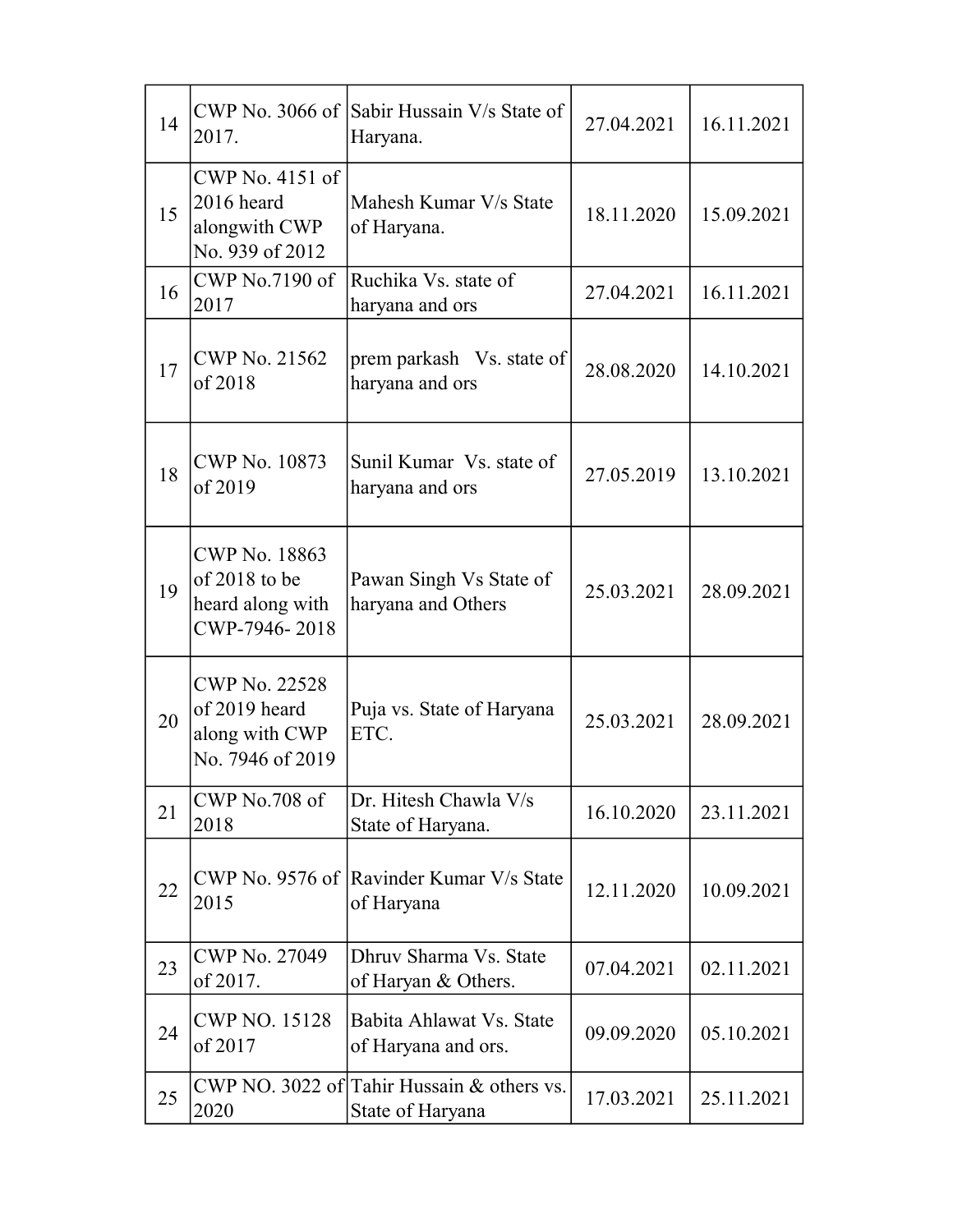| 26 | <b>CWP No. 30210</b><br>of 2018 | Dr. Anupam Gupta Vs<br>State of Haryana and ors                  | 28.04.2021 | 17.11.2021 |
|----|---------------------------------|------------------------------------------------------------------|------------|------------|
| 27 | <b>CWP No. 32360</b><br>of 2018 | Harnam Singh Madan Vs<br>State of Haryana and<br>others          | 27.08.2020 | 22.09.2021 |
| 28 | <b>CWP No. 20027</b><br>of 2018 | Karan Singh Vs State of<br>Haryana & Ors                         | 11.11.2020 | 09.09.2021 |
| 29 | CWP-15453 2015                  | Pawan singh @ pawan<br>singh v/s state of haryana<br>and ors.    | 12.11.2020 | 10.09.2021 |
| 30 | CWP NO. 7522 of<br>2020         | Dr. Puja V/s State of<br>Haryana                                 | 25.03.2021 | 28.09.2021 |
| 31 | CWP NO. 7946 of<br>2018         | Dr. Puja V/s State of<br>Haryana                                 | 25.03.2021 | 28.09.2021 |
| 32 | <b>CWP No.26920</b><br>of 2017  | Dr. Vinod Kumar Vs state<br>of Haryan and ors.                   | 11.11.2020 | 09.09.2021 |
| 33 | CWP NO. 11623<br>of 2018        | Pardeep Kumar & Ors.<br>V/s State of Haryana &<br>Ors.           | 06.04.2021 | 26.11.2021 |
| 34 | <b>CWP No. 16908</b><br>of 2018 | Priyanka Tiwari V/s State<br>of haryana and Ors.                 | 06.04.2021 | 26.11.2021 |
| 35 | CWP No. 21659<br>of 2018        | Vikram Singh Vs State of<br>Haryana and Ors                      | 14.08.2020 | 09.09.2021 |
| 36 | <b>CWP No. 24780</b><br>of 2018 | Amarjeet Singh & Ors Vs<br>Stae of Haryana and Ors               | 06.04.2021 | 15.09.2021 |
| 37 | CWP No. 6935 of<br>2019         | <b>RAJESH KUMAR AND</b><br>ORS. V/S STATE OF<br>HARYANA AND ORS. | 02.09.2020 | 28.09.2021 |
| 38 | 2019                            | CWP No. 9751 of JITENDER SINGH Vs<br>State of Haryana and ors    | 20.04.2021 | 10.11.2021 |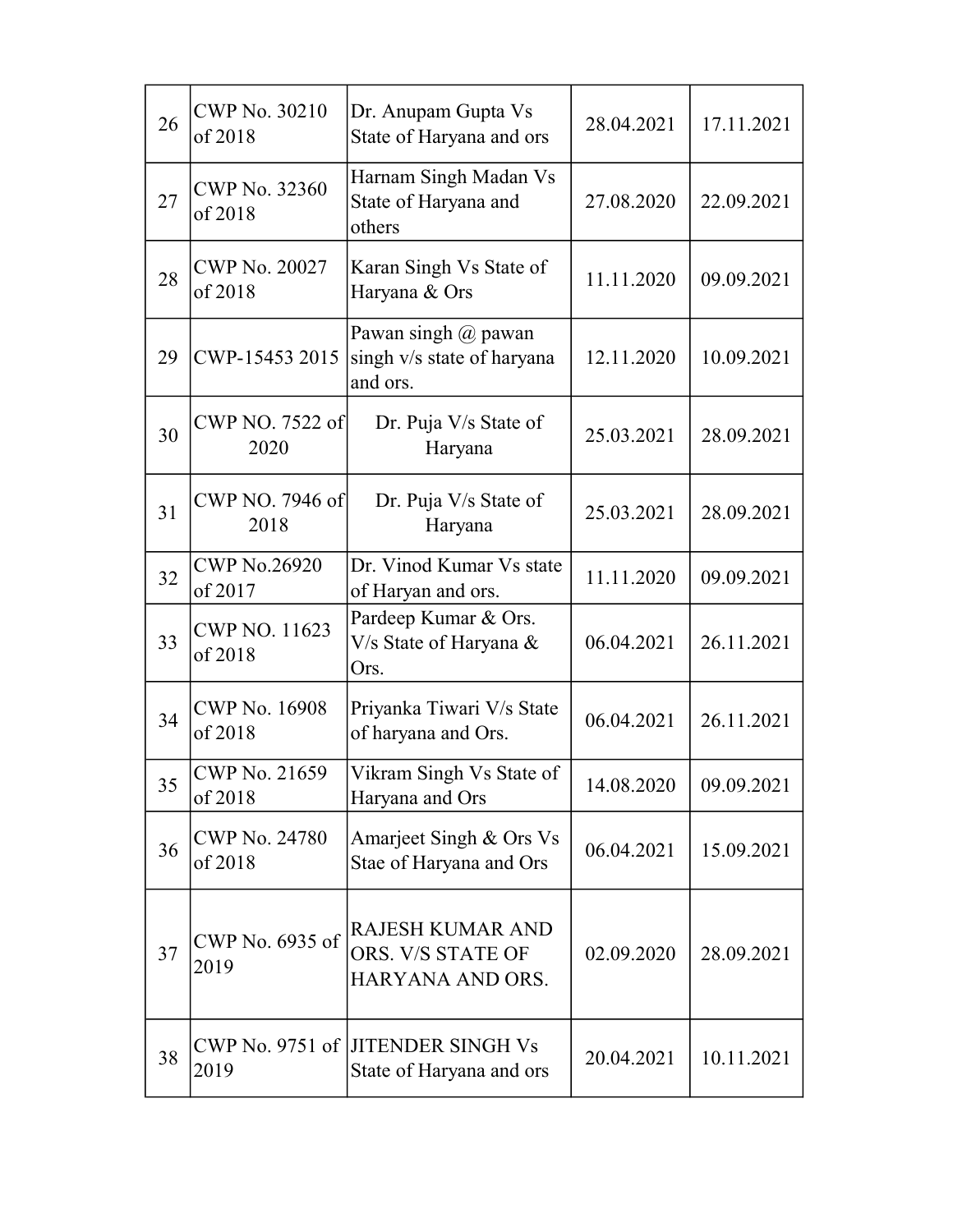| 39 | <b>CWP No. 13220</b><br>of 2019 | <b>BABITA AND OTHERS</b><br><b>V/S STATE OF</b><br><b>HARYANA AND</b><br><b>OTHERS</b>             | 16.09.2020 | 12.10.2021 |
|----|---------------------------------|----------------------------------------------------------------------------------------------------|------------|------------|
| 40 | <b>CWP No. 13789</b><br>of 2019 | <b>LOKENDRA VIHARI</b><br><b>GUPTA AND ORS V/S</b><br><b>STATE OF HARYANA</b><br><b>AND OTHERS</b> | 16.10.2020 | 23.11.2021 |
| 41 | <b>CWP No. 13774</b><br>of 2019 | <b>RAKESH TANK V/S</b><br><b>STATE OF HARYANA</b><br><b>AND OTHERS</b>                             | 03.09.2020 | 29.09.2021 |
| 42 | CWP NO. 13746-<br>2019          | Sanjeev kumar Khichi v/s<br>State of Haryana and<br>others                                         | 10.07.2020 | 29.09.2021 |
| 43 | CWP No.20397-<br>2019           | Vipin Goyal V/s State of<br>Haryana and others                                                     | 22.09.2020 | 26.10.2021 |
| 44 | CWP-PIL No.<br>137 of 2019      | Mohammad Arshad V/s<br>U.O.I and Others                                                            | 24.11.2020 | 20.09.2021 |
| 45 | <b>CWP No. 15827</b><br>of 2019 | SONAL V/S STATE OF<br>HARYANA AND ORS.                                                             | 09.04.2021 | 08.11.2021 |
| 46 | CoCP No. 4126 of<br>2019        | <b>MANOJ KUMAR V/S</b><br><b>RAJNARAYAN</b><br><b>KAUSHIK IAS</b>                                  | 17.02.2021 | 09.09.2021 |
| 47 | $CoCP$ No. 4152 of<br>2019      | <b>Shiv KUMAR V/S</b><br><b>RAJNARAYAN</b><br><b>KAUSHIK IAS</b>                                   | 10.07.2020 | 28.09.2021 |
| 48 | CoCP No. 4125 of<br>2019        | Sandeep V/S<br><b>RAJNARAYAN</b><br><b>KAUSHIK IAS</b>                                             | 13.03.2020 | 09.09.2021 |
| 49 | $CoCP$ No. 4131 of<br>2019      | Saveen V/S<br><b>RAJNARAYAN</b><br><b>KAUSHIK IAS</b>                                              | 11.11.2020 | 09.09.2021 |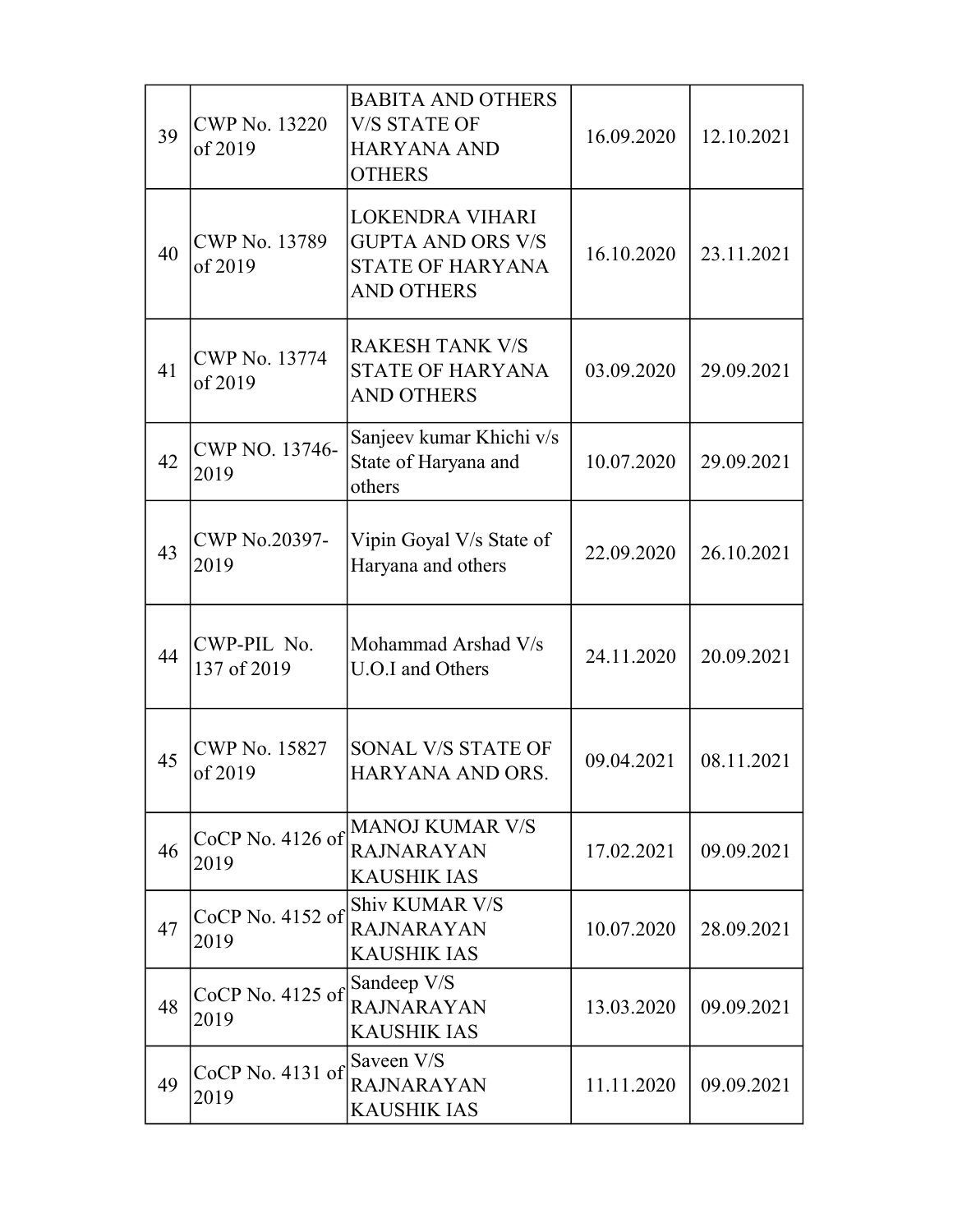| 50 | CoCP No. 4124 of<br>2019 | Deepak KUMAR V/S<br><b>RAJNARAYAN</b><br><b>KAUSHIK IAS</b>         | 11.11.2020 | 09.09.2021 |
|----|--------------------------|---------------------------------------------------------------------|------------|------------|
| 51 | COCP No.301 of<br>2020   | Dr. Harnam Singh Madan<br>vs. amit jha IAS                          | 27.01.2020 | 12.10.2021 |
| 52 | CoCP No. 4140 of<br>2019 | Kulbir singh V/S<br><b>RAJNARAYAN</b><br>KAUSHIK IAS                | 13.03.2020 | 10.09.2021 |
| 53 | CoCP No. 4240 of<br>2019 | Sajid V/S<br><b>RAJNARAYAN</b><br><b>KAUSHIK IAS</b>                | 11.11.2020 | 09.09.2021 |
| 54 | CoCP No. 4244 of<br>2019 | Shakir Khan V/S<br><b>RAJNARAYAN</b><br><b>KAUSHIK IAS</b>          | 13.03.2020 | 10.09.2021 |
| 55 | CoCP No. 4245 of<br>2019 | Seema V/S<br><b>RAJNARAYAN</b><br><b>KAUSHIK IAS</b>                | 13.03.2020 | 09.09.2021 |
| 56 | CoCP No. 4246 of<br>2019 | Vipin kumar V/S<br><b>RAJNARAYAN</b><br><b>KAUSHIK IAS</b>          | 11.11.2020 | 10.09.2021 |
| 57 | CoCP No. 4254 of<br>2019 | Naveen Kumar V/S<br>RAJNARAYAN<br><b>KAUSHIK IAS</b>                | 13.03.2020 | 10.09.2021 |
| 58 | CoCP No. 4255 of<br>2019 | Mohd. Ashrafak V/S<br><b>RAJNARAYAN</b><br>KAUSHIK IAS              | 13.03.2020 | 10.09.2021 |
| 59 | CoCP No. 4272 of<br>2019 | Salim V/S<br><b>RAJNARAYAN</b><br><b>KAUSHIK IAS</b>                | 11.11.2020 | 10.09.2021 |
| 60 | CoCP No. 4273 of<br>2019 | Satpal Kesri V/S<br><b>RAJNARAYAN</b><br><b>KAUSHIK IAS</b>         | 13.03.2020 | 09.09.2021 |
| 61 | CoCP No. 4274 of<br>2019 | Mohd. Rashid Hussain<br><b>V/S RAJNARAYAN</b><br><b>KAUSHIK IAS</b> | 11.11.2020 | 10.09.2021 |
| 62 | CoCP No. 4275 of<br>2019 | Ashawani V/S<br><b>RAJNARAYAN</b><br><b>KAUSHIK IAS</b>             | 13.03.2020 | 10.09.2021 |